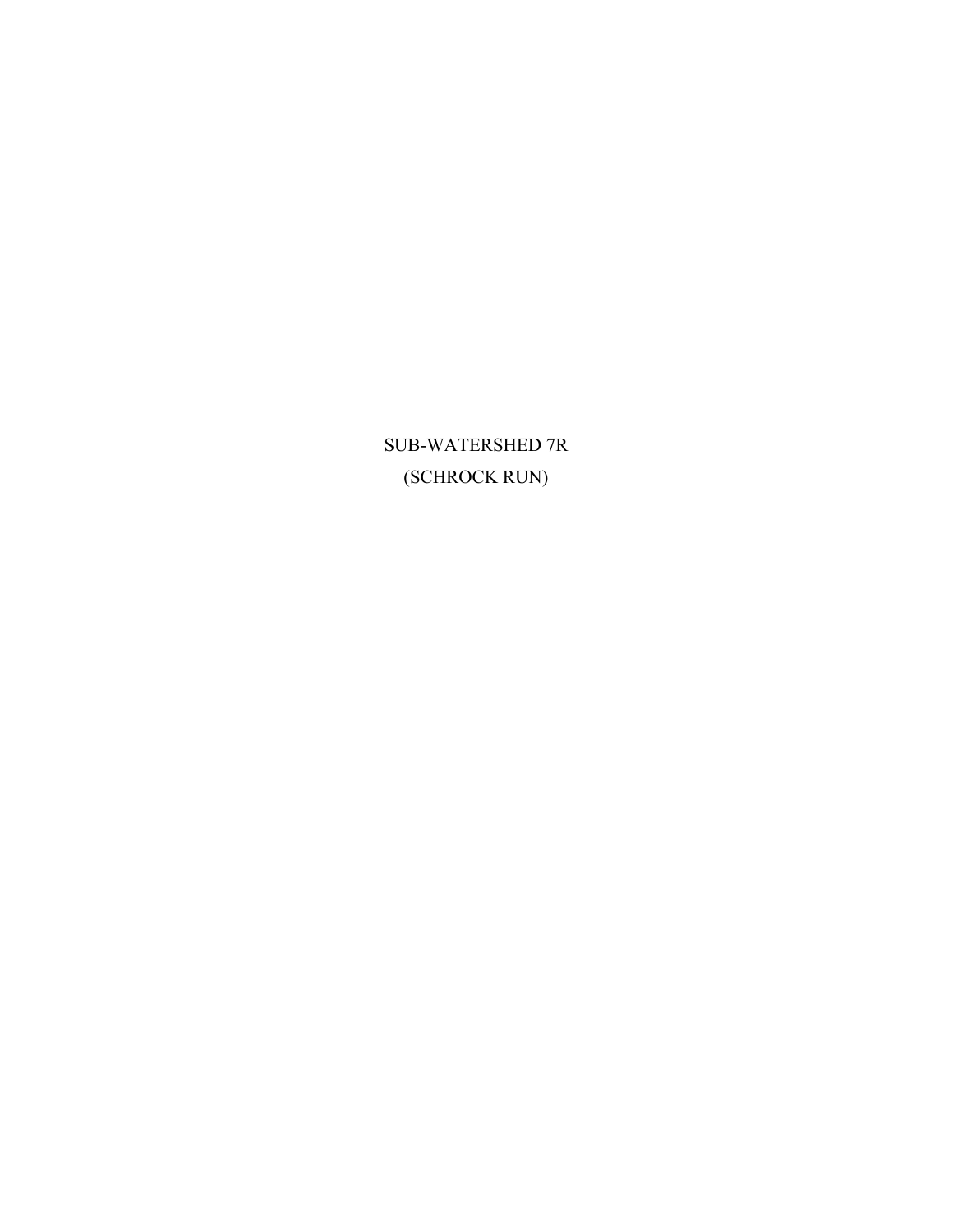#### Sub-watershed 7R (Schrock Run)

#### General Discussion

This sub-watershed encompasses 4.9 square miles or 3,144 acres of land area which is approximately 3.53% of the total study area. It is drained by 6.5 miles of tributaries (2.77% of the total length of all watershed tributaries) and 18.7 acres of lakes and ponds (.59% of the total sub-watershed area). Commonwealth records indicate there are 23 surface mines and 19 deep mines. Our field investigations locate 13 surface mines of which 8 are flowing and 24 deep mine openings of which 6 have flows.

The following information gives the averages of the sampling station designated as SC7R1, located at the mouth of Schrock Run and shown on drawing 7119-6. The percentage that this station contributes in pollution load and flow, as measured at Monitoring Station SC1 on Stony Creek is also included.

|                  |               | Percent of             |
|------------------|---------------|------------------------|
|                  | Averages      | <b>Total Watershed</b> |
| pH               | 5.5           |                        |
| Net Cold Acidity | 327.53 PPD    | 1.05%                  |
| Net Hot Acidity  | 2,910.43 PPD  | 2.68%                  |
| Ferrous Iron     | 28.76 PPD     | 3.75%                  |
| Total Iron       | 149.40 PPD    | 3.34%                  |
| Sulfate          | 11,168.00 PPD | 5.80%                  |
| <b>Hardness</b>  | 12,926.00 PPD | 6.28%                  |
| Flow             | 7,391,520 GPD | 4.63%                  |

The following plate shows the locations of all deep mine openings and strip mines where they exist within this subwatershed, as well as the location of all sampling stations.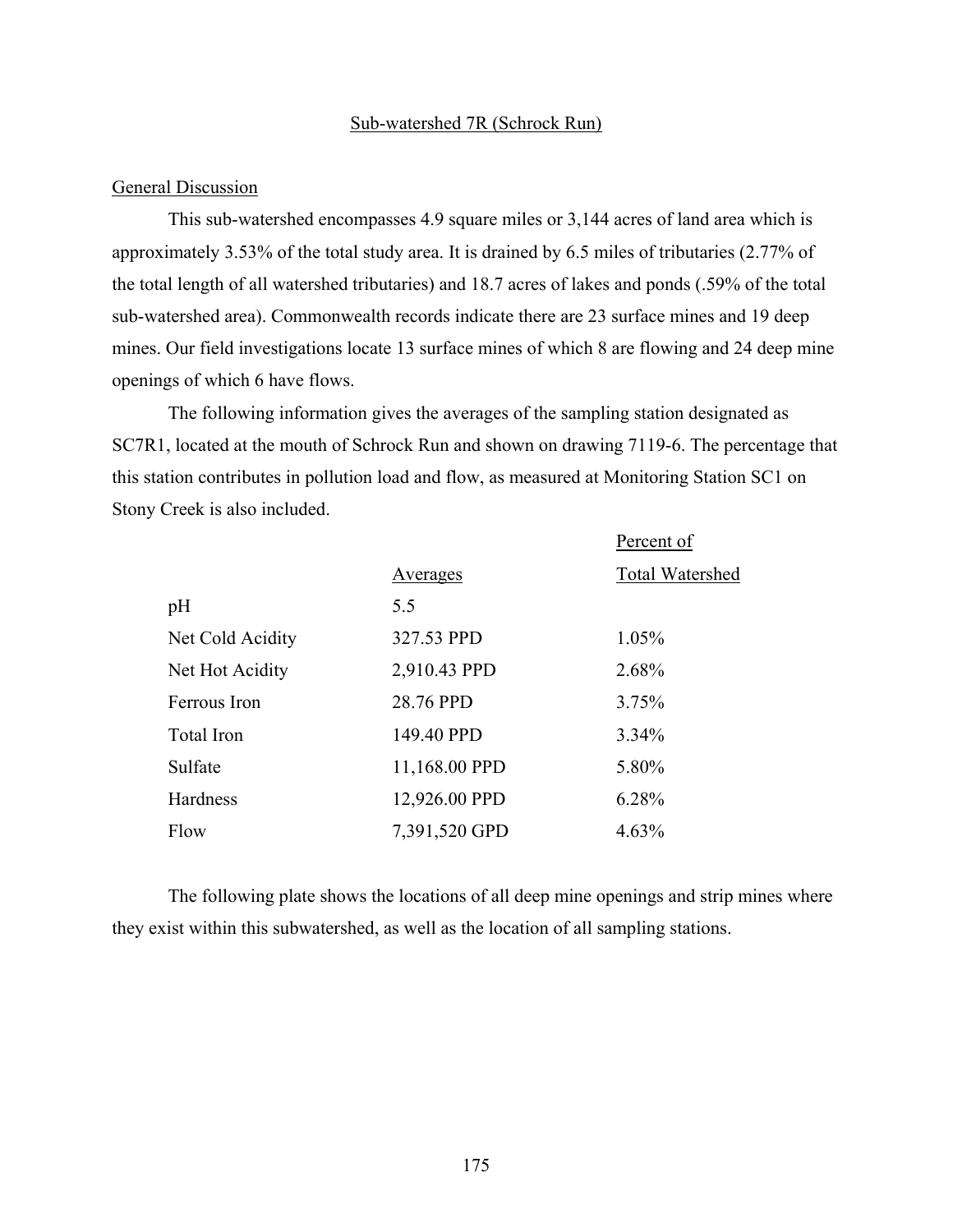### Deep Mines

The Commonwealth records indicate that there are 19 deep mines in this sub-watershed. Our field investigations locate 24 deep mine openings of which 6 are flowing. Table 43 lists the abandoned deep mines within the sub-watershed with the following information: name of mine or operator if known, available mine maps, acres and seam mined, mine opening designation, estimated elevation of openings, openings with flows, and head in feet, which is the difference in coal elevations on an up-dip mine.

Table 44 gives the averages of the abandoned deep mine flows. Directly under the averages are the percentages of flows and pollution load that each contributes to the pollution load of the sub-watershed as measured at Sampling Station SC7R1, Schrock Run. The averages, taken at the mine openings, are added together where more than one opening of a mine complex has a flow.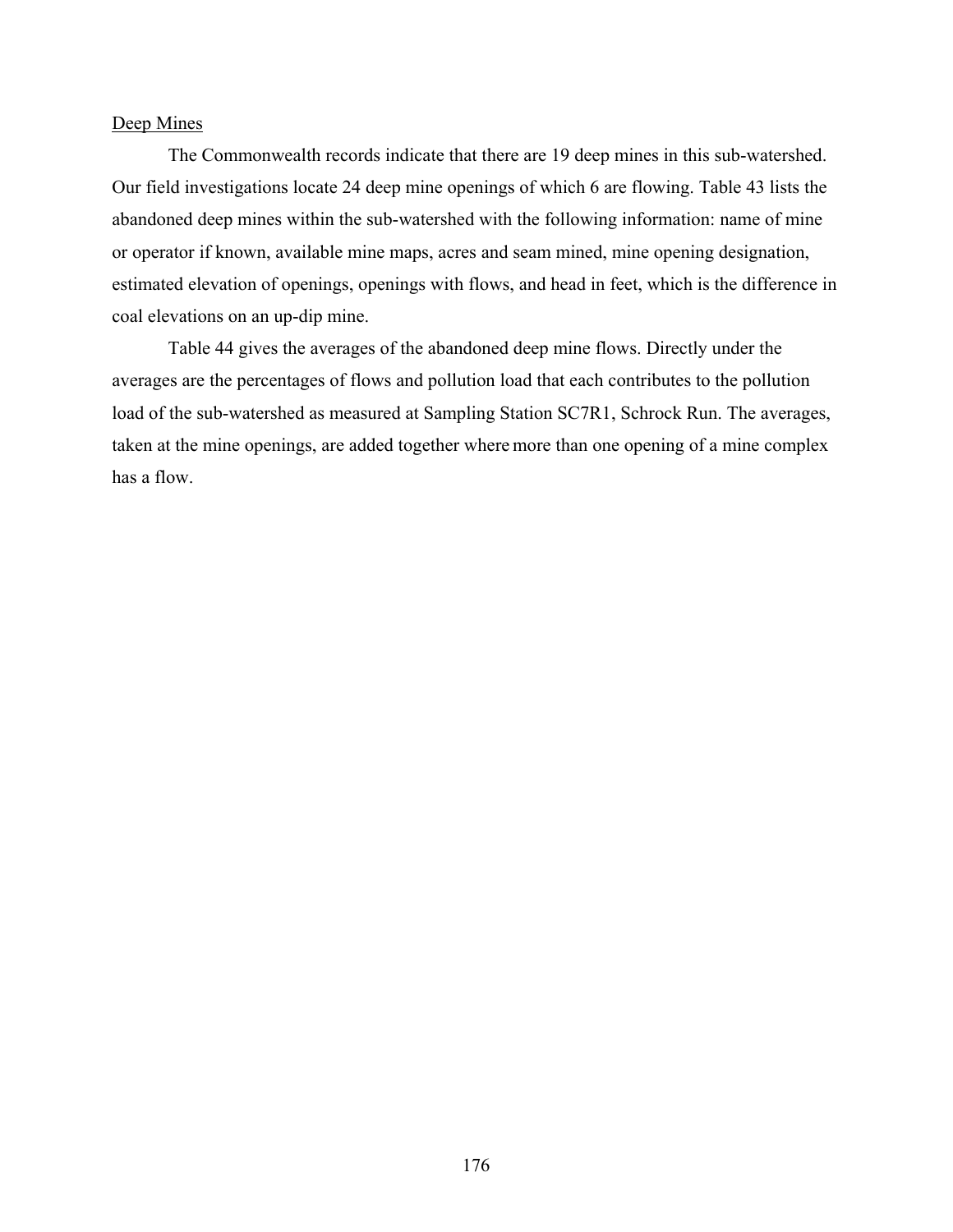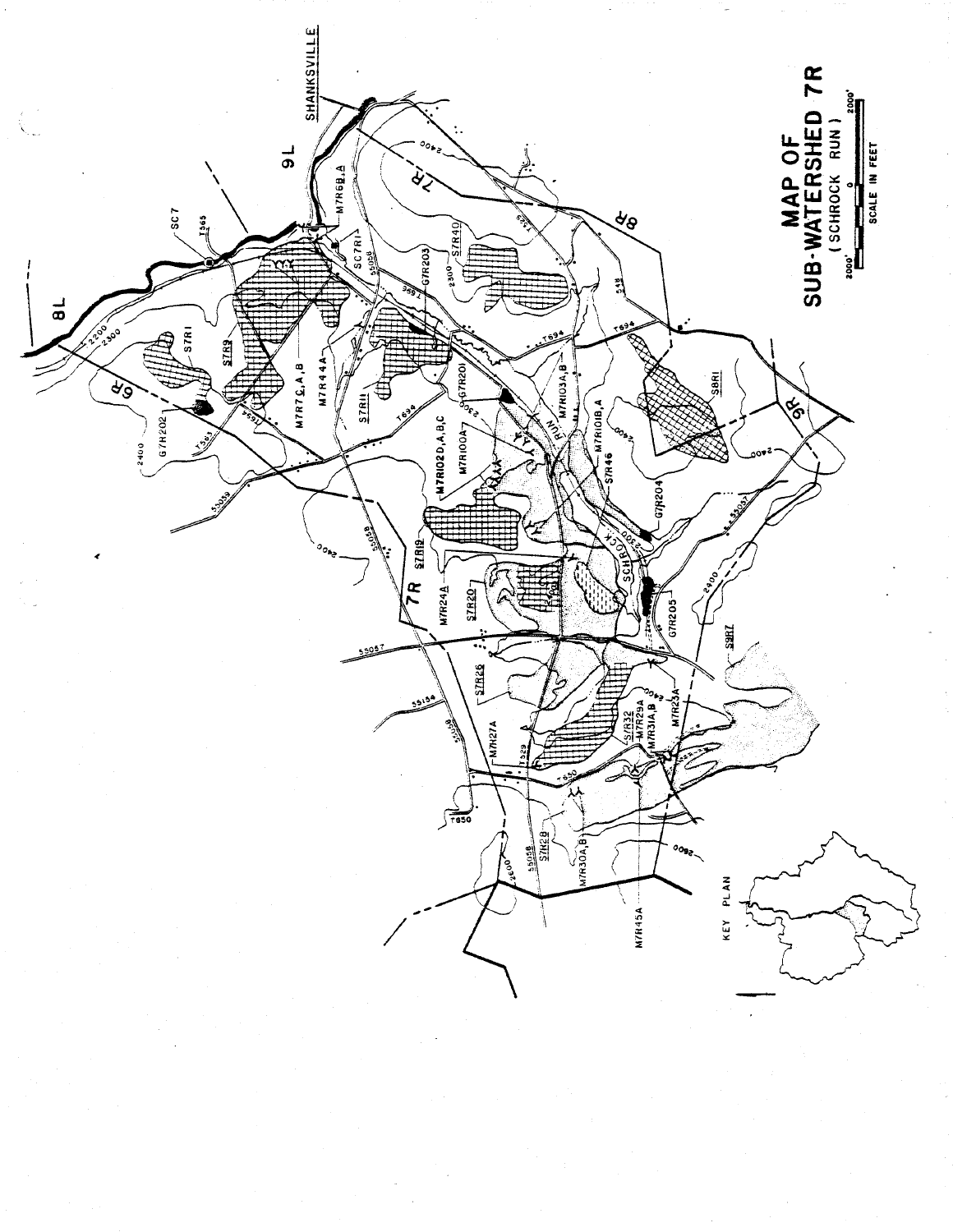|                |                                  |                      |                                        |                           | Mine                        | Elev.                                                                      |                  |                        |
|----------------|----------------------------------|----------------------|----------------------------------------|---------------------------|-----------------------------|----------------------------------------------------------------------------|------------------|------------------------|
| Number<br>Mine | Name of Mine<br>or Operator      | Mine Map<br>Obtained | Area Mined<br>$\overline{ }$<br>(Acres | Seam<br>Mined             | Opening<br>$\sum_{i=1}^{n}$ | Opening<br>ЪР                                                              | Flow             | Head<br>Feet)          |
| AMTR6          | $Wm - Aust$                      | $\sum_{i=1}^{n}$     | ı                                      | ₩<br>$\omega$             | M7R6A                       | 200<br>$\overline{\mathcal{C}}$                                            | U)<br>Уe         | $00*$<br>$\rightarrow$ |
|                |                                  |                      |                                        | ₩<br>$\boxed{\mathbf{L}}$ | M7R6B                       | 2200                                                                       | Yes              |                        |
| $\neq$ M7R7    | Weigle Bros.                     | $\frac{0}{2}$        |                                        | $\sum_{i=1}^{n}$          | M7R7A                       | 2250                                                                       | Yes              | 100*                   |
|                |                                  | $\mathbf{I}$         |                                        | $\sum_{i=1}^{n}$          | M7R7B                       | 2250                                                                       | $Y \ominus S$    |                        |
|                |                                  | ł                    |                                        | $\sum_{i=1}^{n}$          | M7R7C                       | 2250'                                                                      | Yes              |                        |
| #M7R23         | $\dot{c}$<br>Fuel<br>Cambria     | Yes                  |                                        | ≏                         | M7R23A                      | 2330                                                                       | $\sum_{i=1}^{n}$ |                        |
| $+MTR24$       | T. Luce                          | $\frac{0}{2}$        |                                        | ≏                         | M7R24A                      | 2330                                                                       | $Y \ominus S$    |                        |
| #M7R27         | $\overline{c}$ .<br>Cambria Fuel | Yes                  |                                        | ≏                         | M7R27A                      | 2420                                                                       | $\sum_{i=1}^{n}$ |                        |
| M7R29          | $($ see M7R31)                   | $\overline{N}$       | I                                      |                           | M7R29A                      | 2450                                                                       | $\frac{0}{2}$    |                        |
| 207R30         | $\ddot{c}$<br>Cambria Fuel       | Yes                  | 1                                      | ≏                         | M7R30A                      | 2420                                                                       | $\frac{0}{2}$    | I                      |
|                |                                  |                      | ł                                      | ≏                         | M7R30B                      | 2420                                                                       | $\frac{0}{2}$    |                        |
| $+$ M7R31      | Pete & Dave Nicholson            | ςS<br>⊁              | I                                      | ≏                         | M7R31A                      | 2400                                                                       | $\sum_{i=1}^{n}$ | ł                      |
|                |                                  |                      |                                        | ≏                         | M7R31B                      | 2400                                                                       | $\sum_{i=1}^{n}$ |                        |
| M7R44          | Unknown                          | $\sum_{i=1}^{n}$     | 1                                      | ₩<br>≏                    | M7R44A                      | 2250                                                                       | $\frac{1}{2}$    |                        |
| M7R45          | (see M7R31)                      |                      |                                        | $\Box$                    | M7R45A                      | 2450                                                                       | $\sum_{i=1}^{n}$ | ł                      |
| 00137810       | Unknown                          | $\frac{0}{2}$        | ł                                      | $\sum_{i=1}^{n}$          | M7R100A                     | 2280                                                                       | $\sum_{i=1}^{n}$ |                        |
| 0M7R101        | T. Luce                          | Yes                  | ഗ<br>73                                | $\Box$                    | M7R101A                     | 2308                                                                       | $\rm _N^O$       | 1                      |
|                |                                  | $\sum_{i=1}^{n}$     | ł                                      | $\sum_{i=1}^{n}$          | M7R101B                     | 1292<br>$\sim$                                                             | $\sum_{i=1}^{n}$ |                        |
| MTR102         | Unknown                          | $\sum_{i=1}^{n}$     | ł                                      | $\stackrel{*}{\Box}$      | M7R102A                     | $\overline{\mathcal{C}}$<br>$\overline{\mathcal{L}}$<br>$\infty$<br>$\sim$ | $\sum_{i=1}^{n}$ | T                      |
|                |                                  | $\mathbf{I}$         | ł                                      | ₩<br>$\Box$               | M7R102B                     | $\infty$<br>29<br>$\infty$                                                 | $\sum_{i=1}^{n}$ |                        |
|                |                                  |                      | 1                                      | $\stackrel{*}{\Omega}$    | M7R102C                     | 2308                                                                       | $\frac{0}{N}$    |                        |

 $\cdot$ 

TABLE 43

 $\frac{1}{2}$ 

Abandoned Deep Mines<br>Sub-watershed 7R

 $-178-$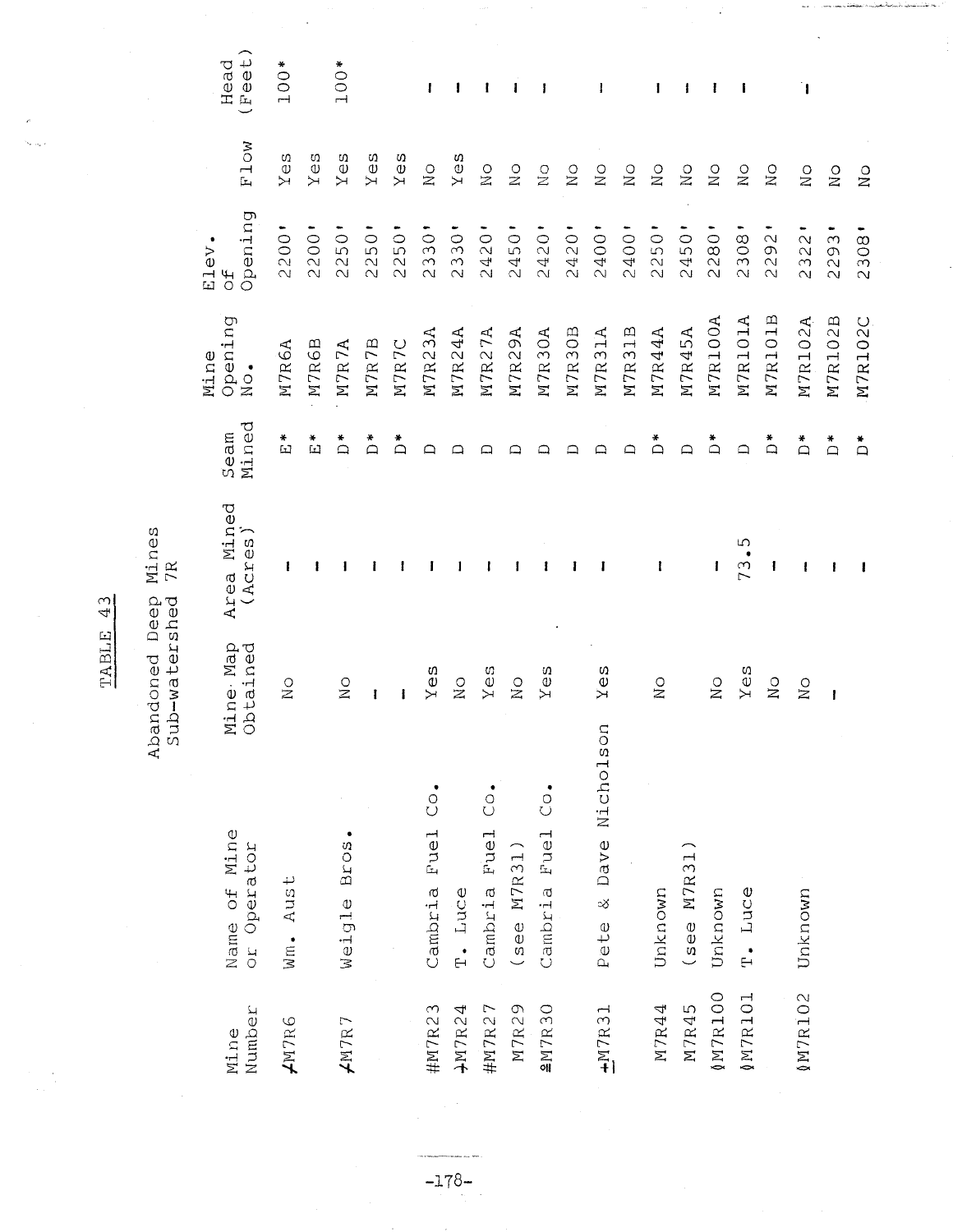|                                                                                                                                                                                                                                                        | (const.d)<br>43<br>TABLE                                                                                                                                                                                                                                                          |                                               |                                             |                                             |                             |               |
|--------------------------------------------------------------------------------------------------------------------------------------------------------------------------------------------------------------------------------------------------------|-----------------------------------------------------------------------------------------------------------------------------------------------------------------------------------------------------------------------------------------------------------------------------------|-----------------------------------------------|---------------------------------------------|---------------------------------------------|-----------------------------|---------------|
|                                                                                                                                                                                                                                                        | Mines<br>7R<br>Deep<br>Sub-watershed<br>bandoned<br>⊄                                                                                                                                                                                                                             |                                               |                                             |                                             |                             |               |
| Name of Mine<br>or Operator<br>Number<br>Mine                                                                                                                                                                                                          | Area Mined<br>(Acres)<br>Mine Map<br>Obtained                                                                                                                                                                                                                                     | Mined<br>Seam                                 | Opening<br>Mine<br>$\overline{\text{N}}$ o. | Opening<br>Elev<br>$\sigma_{\rm C}^{\rm H}$ | F1ow                        | Feet)<br>Head |
| Unknown<br>0M7R103                                                                                                                                                                                                                                     | f<br>$\frac{0}{1}$                                                                                                                                                                                                                                                                | $\overset{\ast}{\Box}$<br>$\overset{*}{\Box}$ | M7R103B<br>M7R103A                          | 2280'<br>2280'                              | $\rm _N^O$<br>$\frac{0}{N}$ | $\mathbf{i}$  |
| interconnection wi<br>interconnection wi<br>interconnection wi<br>interconnection wi<br>interconnection<br>interconnection<br>assumed.<br>*Indicates<br>#Possible<br>2POSS1D1e<br>+Possible<br>$f$ Possible<br><i><b>APossible</b></i><br>$0P$ ossible | ಳ<br>⊗<br>S7R28.<br>S7R19.<br>S7R20<br>S7R32<br>S7R28<br>S7R9.<br>Strip Mine<br>Mine<br>Mine<br>Mine<br>Mine<br>Mine<br>Strip<br>Strip<br>Strip<br>Strip<br>Strip<br>$\pm 5$<br>$\ddot{t}$<br>$\pm$<br>$t\ddot{t}$<br>t <sub>1</sub><br>$\pm$ h<br>$\overline{z}$<br>$\mathbf{z}$ | Deep<br>Deep                                  | Mines M7R29<br>Mine M7R101                  | M7R45<br>$\infty$                           |                             |               |
|                                                                                                                                                                                                                                                        |                                                                                                                                                                                                                                                                                   |                                               |                                             |                                             |                             |               |

 $-179-$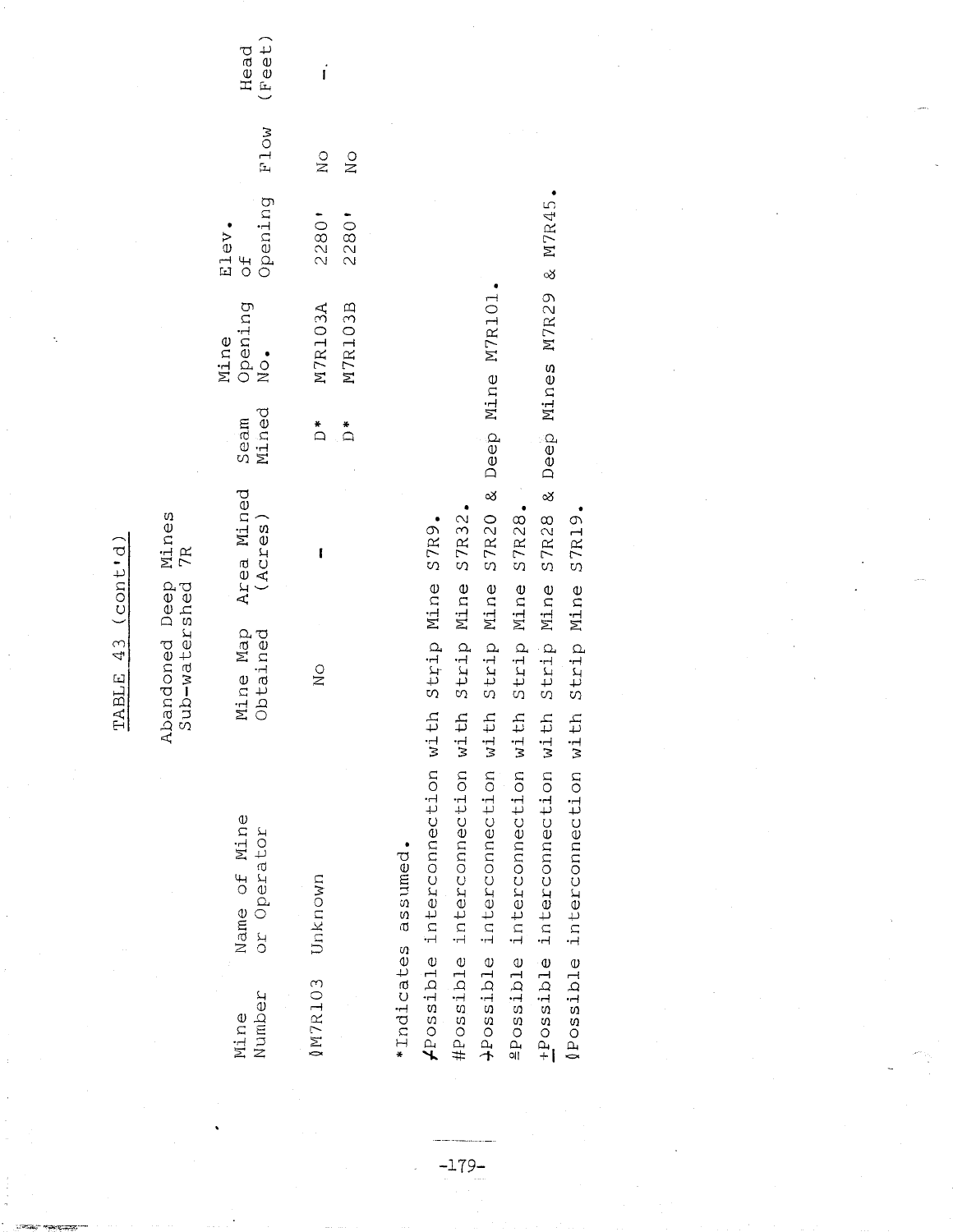Abandoned Deep Mine Average Water Quality Data

| ≃<br>ŗ                                                      |
|-------------------------------------------------------------|
| 77<br>Φ<br>c<br>n<br>بك<br>0<br>ىد<br>m<br>3<br>ł<br>ל<br>S |

| <b>P1ow</b>             | 36,000       | 465,120                 | 5,760         |
|-------------------------|--------------|-------------------------|---------------|
| pdf                     | .5%          | 6.3%                    | $\frac{5}{2}$ |
| Hardness                | 67.77        | 1,792                   | ₩             |
| ppd                     | $.5\%$       | 13.9%                   |               |
| Sulfate                 | 67.06        | 2,166                   | 3.11          |
| ppd                     | .6%          | 19.4%                   | ı             |
| Total<br>Iron<br>PPd    | 1.04         | 280.81                  | .06           |
|                         | $.7\%$       | 188%                    | ţ             |
| Ferrous<br>Iron<br>Ppd  | $\cdot$ 11   | 37.36                   | $\cdot 0.$    |
|                         | .4%          | 129.9%                  | $.1\%$        |
| Net Hot<br>Acid<br>ppd  | 16.01<br>.6% | 153.00<br>.9%<br>Q<br>4 | $\star$       |
| Net Cold<br>Acid<br>PPd | 16.17        | 1,105.00                | .3%           |
|                         | $4.9\%$      | 337.4%                  | .8.           |
| $\overline{D}$          | 3.6          | 3.1                     |               |
| Mine<br>No.             | M7R6         | M7R7                    | M7R24 5.3     |

\*Not analyzed.

 $-180-$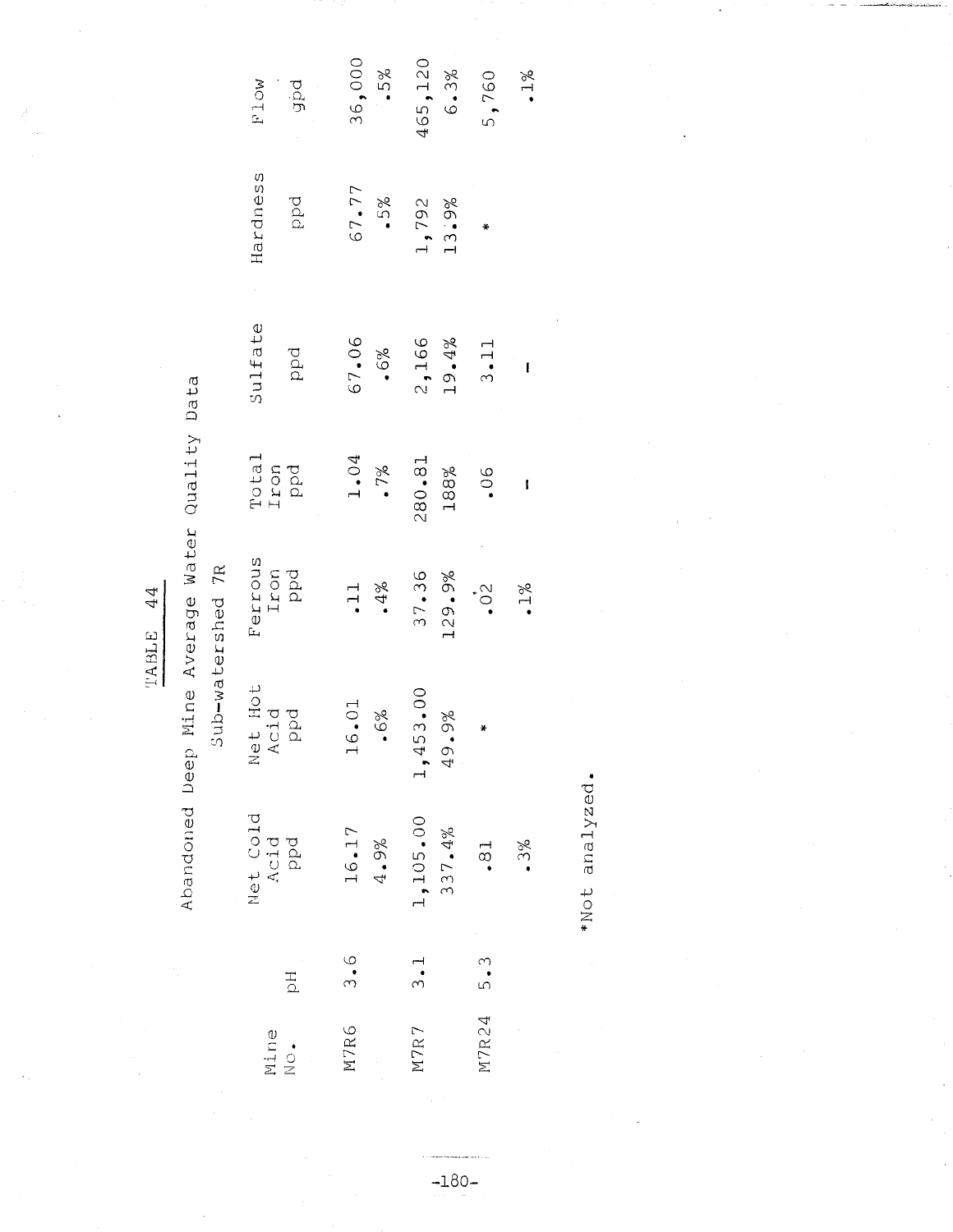#### Strip Mines

The Commonwealth records indicate that there are 23 strip mines in this sub-watershed. Our field investigations locate 13 surface mines with 8 flowing. Table 45 lists the abandoned strip mines within the sub-watershed with the following information: the name of the mine or operator if known, the area and seam mined, the designation we give the mine, whether or not there is a flow, and whether it connects with a deep mine.

The total acreage of abandoned surface mines in subwatershed 7R is 728.88 acres (23.18% of this sub-watershed area).

Table 46 gives the average of the abandoned surface mine flows. Directly under the averages are the percentages of flows and pollution load that each contributes to the pollution load of the sub-watershed as measured at Sampling Station SC7R1, Schrock Run.

Where a single surface mine has more than one flow, the averages of the flows are added together.

Following Table 46 are the descriptions of the flowing strip mines along with abatement recommendations.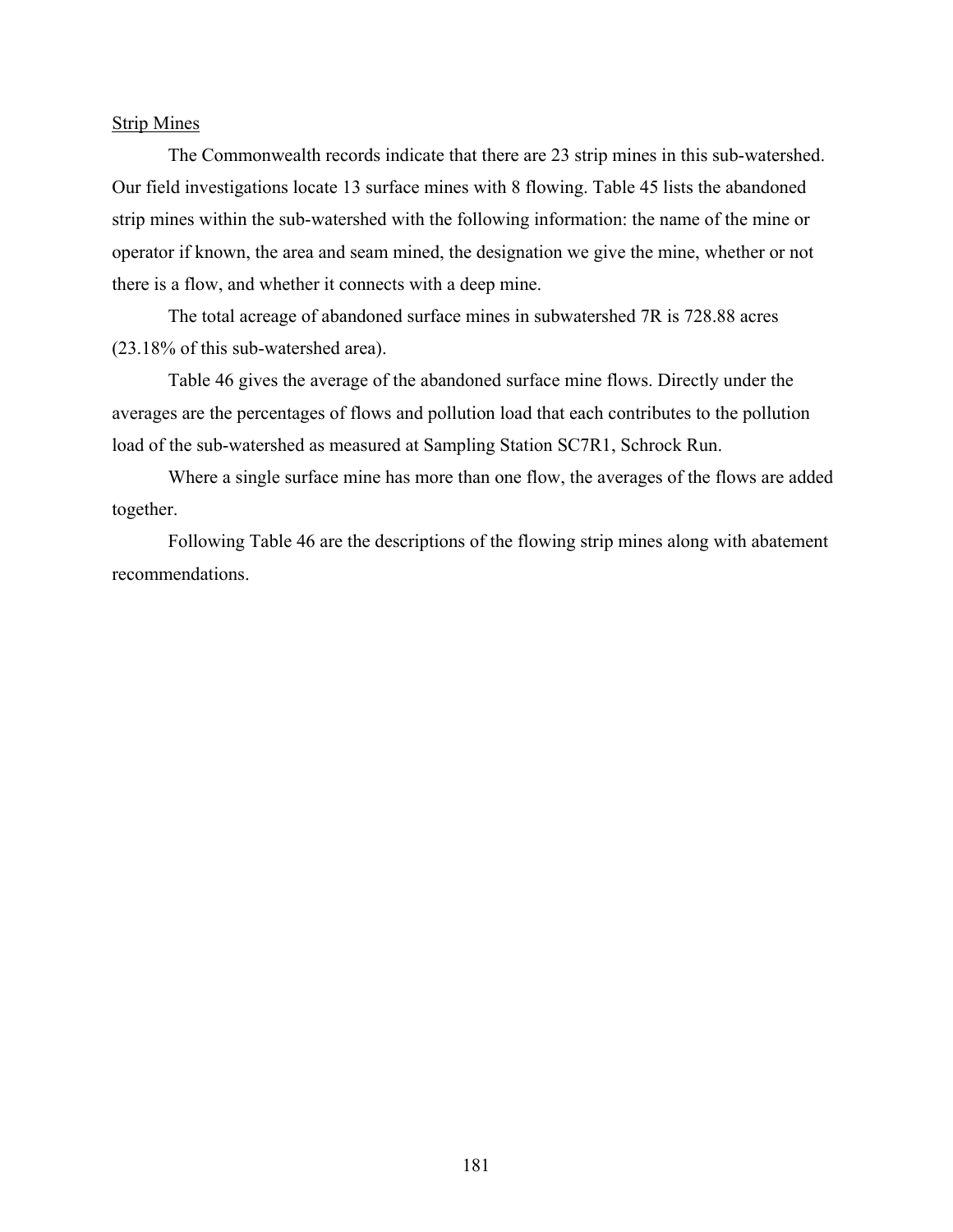# Abandoned Surface Mines

# Sub-watershed 7R

| Mine<br>Number | Name of Mine<br>or Operator       | Area<br>Mined<br>(Acres) | Seam<br>Mined | Flow-<br>ing   | Connection<br>w/Deep Mine    |
|----------------|-----------------------------------|--------------------------|---------------|----------------|------------------------------|
| S7R1           | Fyock & Reed                      | 26.62                    | C'            | N <sub>o</sub> | N <sub>o</sub>               |
| <b>S7R9</b>    | J & R Coal Co.                    | 123.93                   | D             | Yes            | M7R6, M7R7                   |
|                | E. E. Feller                      |                          | D             |                |                              |
|                | Fyock & Reed                      |                          | D             |                |                              |
| S7R11          | Weigel Bros.                      | 44.06                    | D             | Yes            | N <sub>o</sub>               |
|                | Wm. Scurfield                     |                          | D             |                |                              |
|                | Ray E. Bruening                   |                          | D             |                |                              |
| S7R19          | Denise                            | 264.38                   | D             | Yes            | M7R100, M7R101               |
|                |                                   |                          |               |                | M7R102, M7R103               |
| S7R20          | Thermal C. M. C.                  | 112.91                   | D             | Yes            | M7R24                        |
|                | Zubek & Yantus C.Co.              |                          |               |                |                              |
| S7R26          | Thermal Coal<br>Mining Co.        | 47.74                    | D             | Yes            | N <sub>o</sub>               |
| <b>S7R28</b>   | <b>Thermal Coal</b><br>Mining Co. | 25.70                    | D             | Yes            | M7R29, M7R30<br>M7R31, M7R45 |
| S7R32          | <b>Thermal Coal</b><br>Mining Co. | 29.38                    | D             | Yes            | M7R23, M7R27                 |
| <b>S7R40</b>   | Thermal C. M. Co.                 | 36.72                    | D             | Yes            | N <sub>o</sub>               |
|                | Svonavec Coal Co.                 |                          |               |                |                              |
| S7R46          | Unknown                           | 17.44                    | D             | N <sub>0</sub> | N <sub>o</sub>               |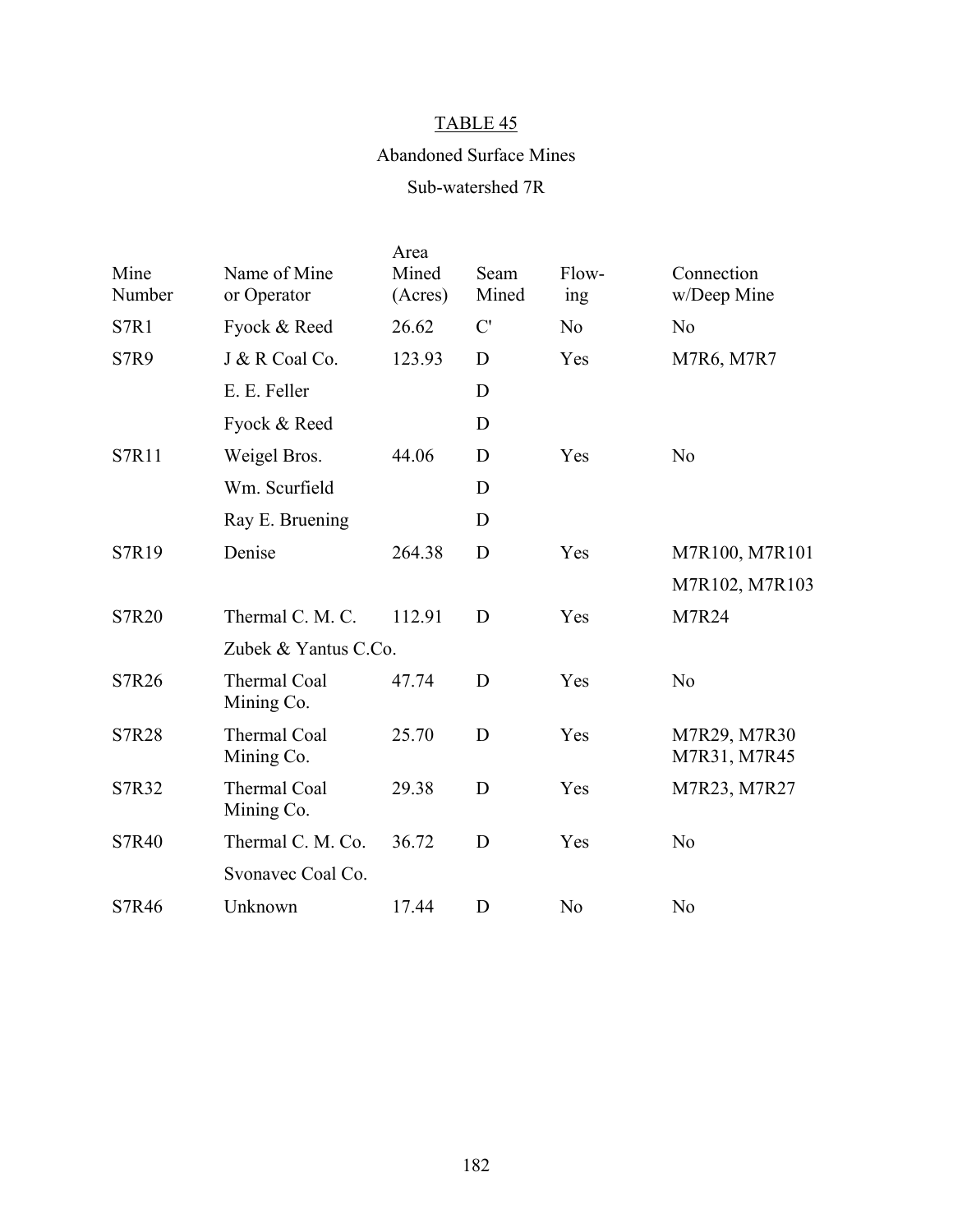# Abandoned Surface Mine Average Water Quality Data Sub-watershed 7R

| Mine<br>No. | рH          | Net Cold<br>Acid<br>ppd | Net Hot<br>Acid<br>ppd | Ferrous Iron<br>ppd | Total Iron<br>ppd | Sulfate<br>ppd | Hardness<br>ppd | F <sub>1</sub> ow<br>gpd |
|-------------|-------------|-------------------------|------------------------|---------------------|-------------------|----------------|-----------------|--------------------------|
| S7R9        | 3.8         | 265.90                  | 1,122.28               | 12.82               | 56.55             | 1,027.56       | 799.30          | 118,080                  |
|             |             | 81.2%                   | 38.6%                  | 44.6%               | 37.9%             | 9.2%           | 6.2%            | 1.6%                     |
| S7R11       | 4.6         | 131.30                  | $\ast$                 | 10.32               | 27.35             | 606.16         | ∗               | 378,720                  |
|             |             | 40.1%                   |                        | 35.9%               | 18.3%             | 5.4%           |                 | 5.1%                     |
| S7R19       | 6.1         | 0                       | $\ast$                 | .46                 | .58               | 72.96          | ∗               | 84,960                   |
|             |             | ÷                       |                        | 1.6%                | .4%               | .7%            |                 | 1.2%                     |
| S7R20       | $5.4$       | $1.7$                   | ×                      | .13                 | .21               | 133.73         | *               | 106,560                  |
|             |             | .5%                     |                        | .5%                 | $.1\%$            | 1.2%           |                 | 1.4%                     |
| S7R26       | $5 \cdot 2$ | 2.43                    | *                      | 1.16                | 2.10              | 19.13          |                 | 24,480                   |
|             |             | .7%                     |                        | 4%                  | 1,4%              | 2%             |                 | .3%                      |
| S7R28       | 6.2         | $\overline{O}$          | $\ast$                 | 1.11                | 1.12              | 419.36         | *               | 676,800                  |
|             |             |                         |                        | 3.9%                | $.8\%$            | 3.8%           |                 | 9.2%                     |
| S7R32       | 6.3         | $\mathcal{O}$           |                        | 6.55                | 11.17             | 410.80         | ∗               | 385,920                  |
|             |             |                         |                        | 22.8%               | 7.5%              | 3.7%           |                 | 5.2%                     |
| S7R40       | 5.6         | $\mathcal{O}$           | $*$                    | 1.33                | 28.60             | 1,644.63       | *               | 181,440                  |
|             |             |                         |                        | 4.6%                | 19.1%             | 14.7%          |                 | 2.5%                     |
|             |             |                         |                        |                     |                   |                |                 |                          |

 $\mathcal{A}$ 

 $-183-$ 

\* Not analyzed.

À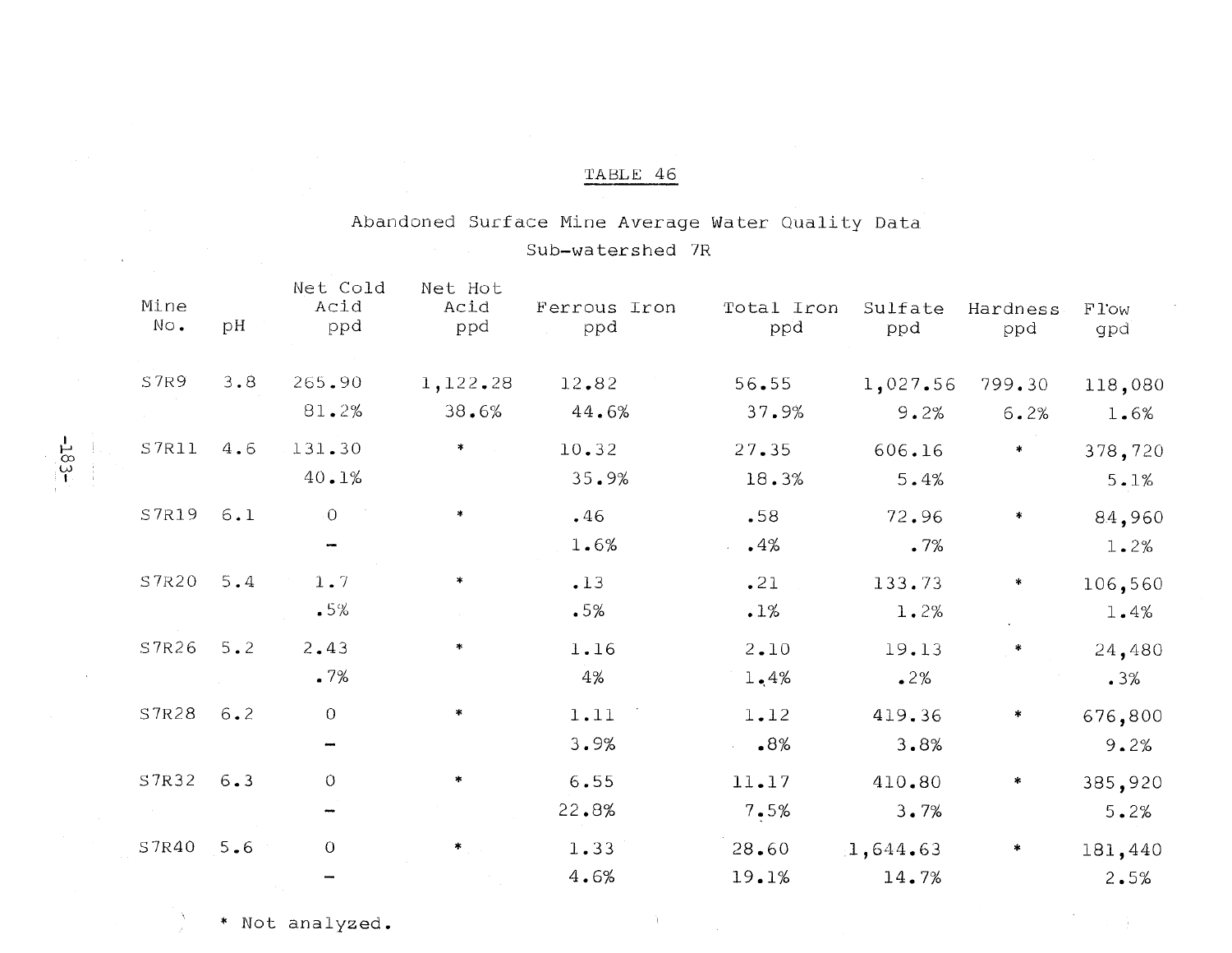Strip Mine: S7R9 Area: 123.93 acres Location: West of Stony Creek between T-696 and T-529 Status: Reclaimed Owned by: J. & R. Coal Co., E. E. Feller, Fycock & Reed Seam Mined: D Connection with deep mines: M7R6, M7R7 Flowing: Flows collected by three ponds General Description:

Reclamation has been done on the north side of this strip, however the deep mines in the center and south produce flows as well as the strip itself. Leaching and erosion off the terrace and spoil area were observed.

Recommendation:

Ditches across the strip from across T 565 almost to T 696 then leading to Stony Creek are recommended, as well as grading and backfilling. Reclamation of this strip will have to be done in conjunction with the deep mines.

Cost:

| Ditches | 6000'                         | \$6,000  |
|---------|-------------------------------|----------|
| Grading | 10 acres $\omega$ \$1000/acre | 10,000   |
|         | Total                         | \$16,000 |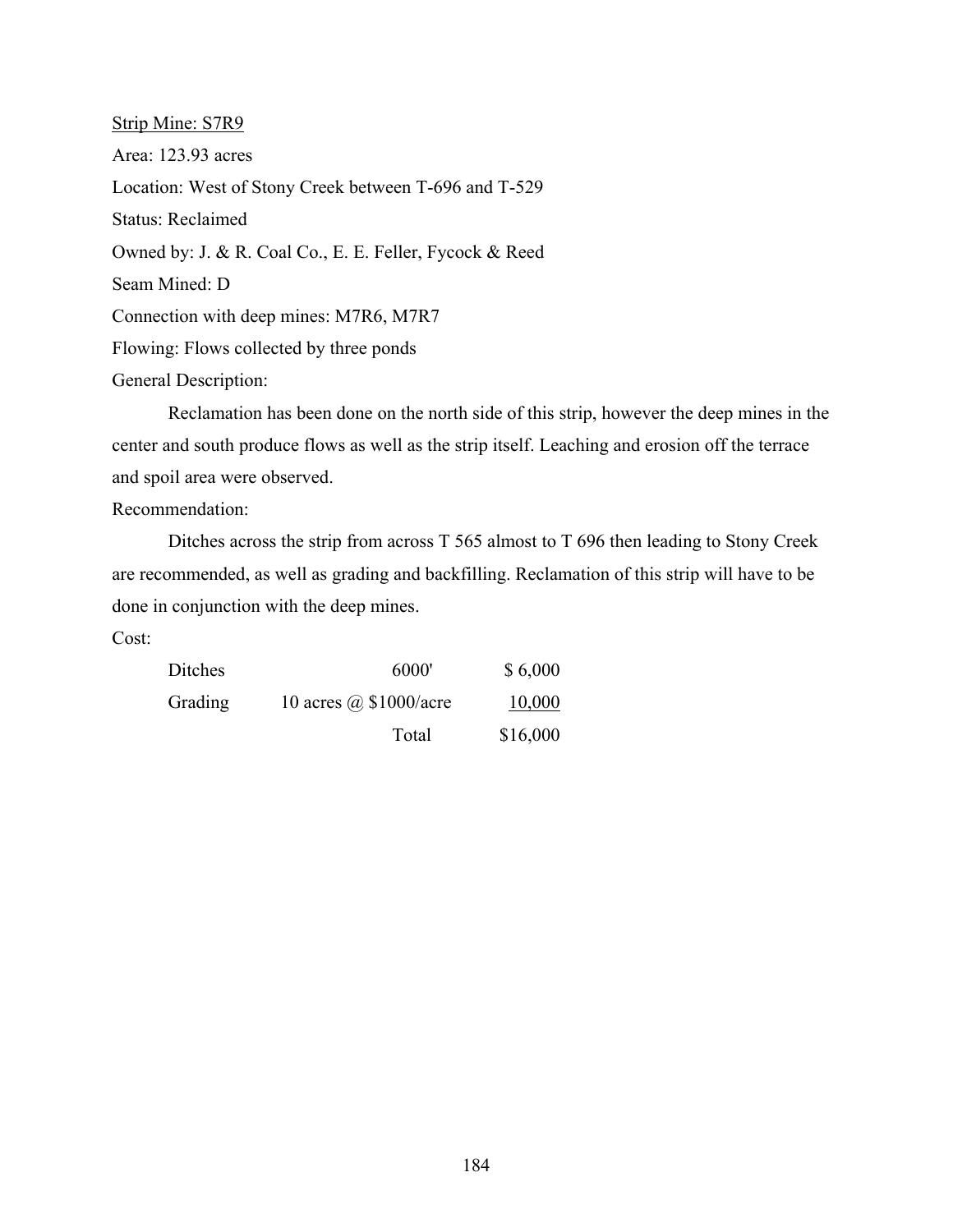Strip Mine: S7R11 Area: 44.06 acres Location: South of L.R. 55058 and T. R. T 694 Status: Reclaimed Owned by: Weigel Bros., Wm Scurfield, Ray E. Bruening Seam Mined: D Connection with deep mines: None Flowing: Five leaching areas General Description:

Most of this area is well reclaimed, however some erosion and leaching exists toward the railroad tracks.

Recommendation:

Diversion ditches are recommended and gob piles to be graded and reclaimed.

| Cost: Ditch | 4000'  | \$4,000 |
|-------------|--------|---------|
| Gob Pile    | 1 Acre | 5,000   |
|             | Total  | \$9,000 |

Strip Mine: S7R19

Area: 264.38 acres

Location: NW of Schrock Run

Status: Abandoned and partly reclaimed

Owned by: Denise Coal Co.

Seam mined: D

Connection with deep mines: M7R100, M7R101, M7R102, M7R103

Flowing: Three leaching areas.

General Description:

Only a small part of this area is reclaimed with trees and grasses. Flow from the deep mines and the strip creates leaching and erosion particularly along the 30' highwall where ponds are in evidence at their base. A large gob pile exists near Schrock Run. Recommendation:

The water from this strip mine is of such quality that it creates no pollution threat. Therefore there is no recommendation at this time.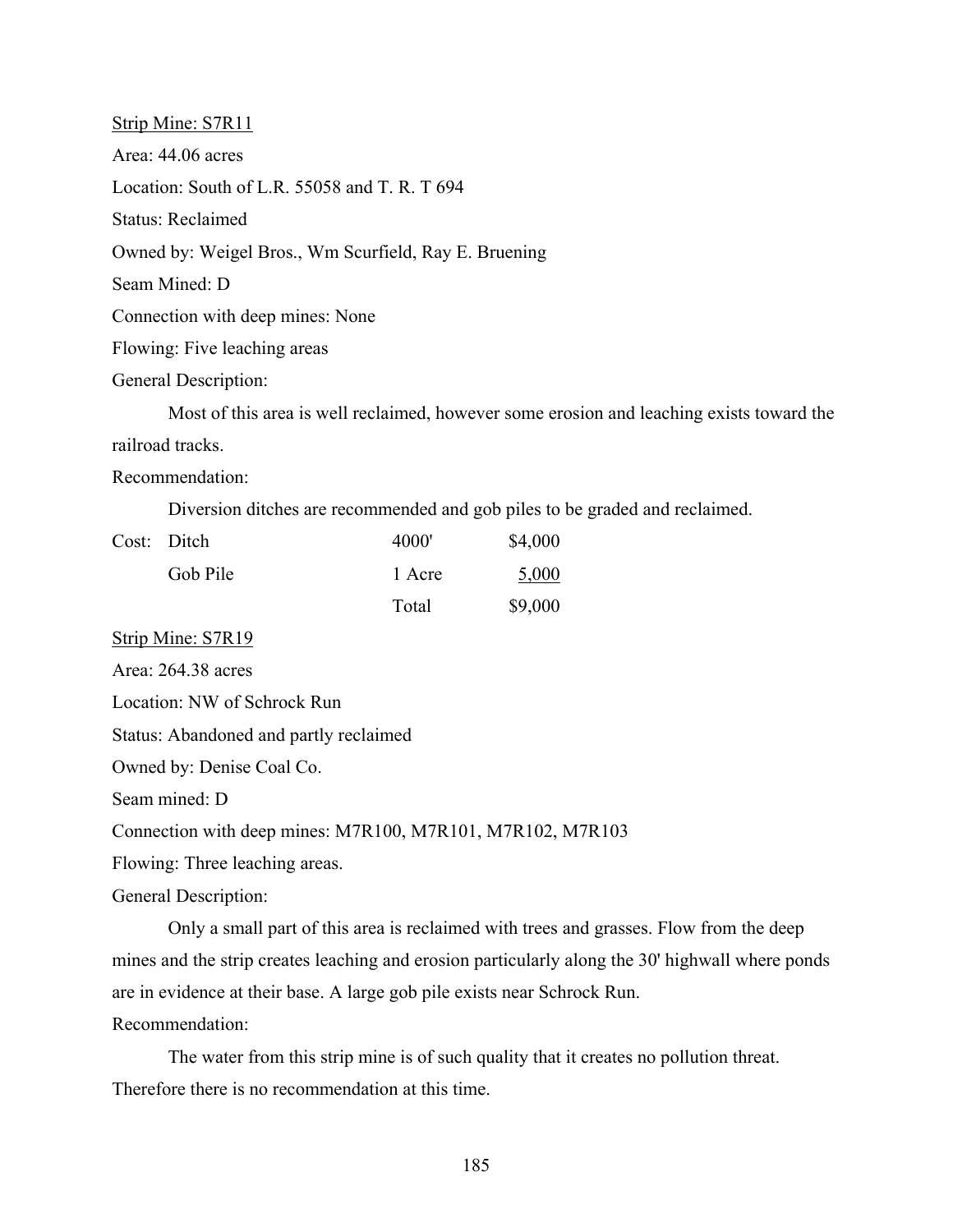Strip Mine: S7R20 Area: 112.91 acres Location: East of L.R. 55057 Status: Abandoned and partly reclaimed Owned. by: Thermal Coal Mining Co. and Zubek & Yantus Co. Seam mined: D Connection with deep mine: M7R24 Flowing: Two leaching areas General Description:

Small pines are growing in the reclaimed area, however the rest of the strip is badly scarred with little vegetation. The deep mine was not found, but several 15' to 20' highwalls are in the area and spoil piles near the location where the openings would be. A depression is in the center of the strip area creating a pond from the runoff and allowing the water to leach through the spoil.

Recommendation:

Ditching leading toward the highway with grading and backfilling of the spoil piles should be done. If the deep mine is intercepted with this program, additional cost to reclaim the area should be anticipated.

Cost:

| Ditches                                      | 3000'  | \$3,000  |
|----------------------------------------------|--------|----------|
| Grading and backfilling $\omega$ \$1000/acre |        | 25,000   |
| Revegetation                                 | $30\%$ | 20,000   |
|                                              | Total  | \$48,000 |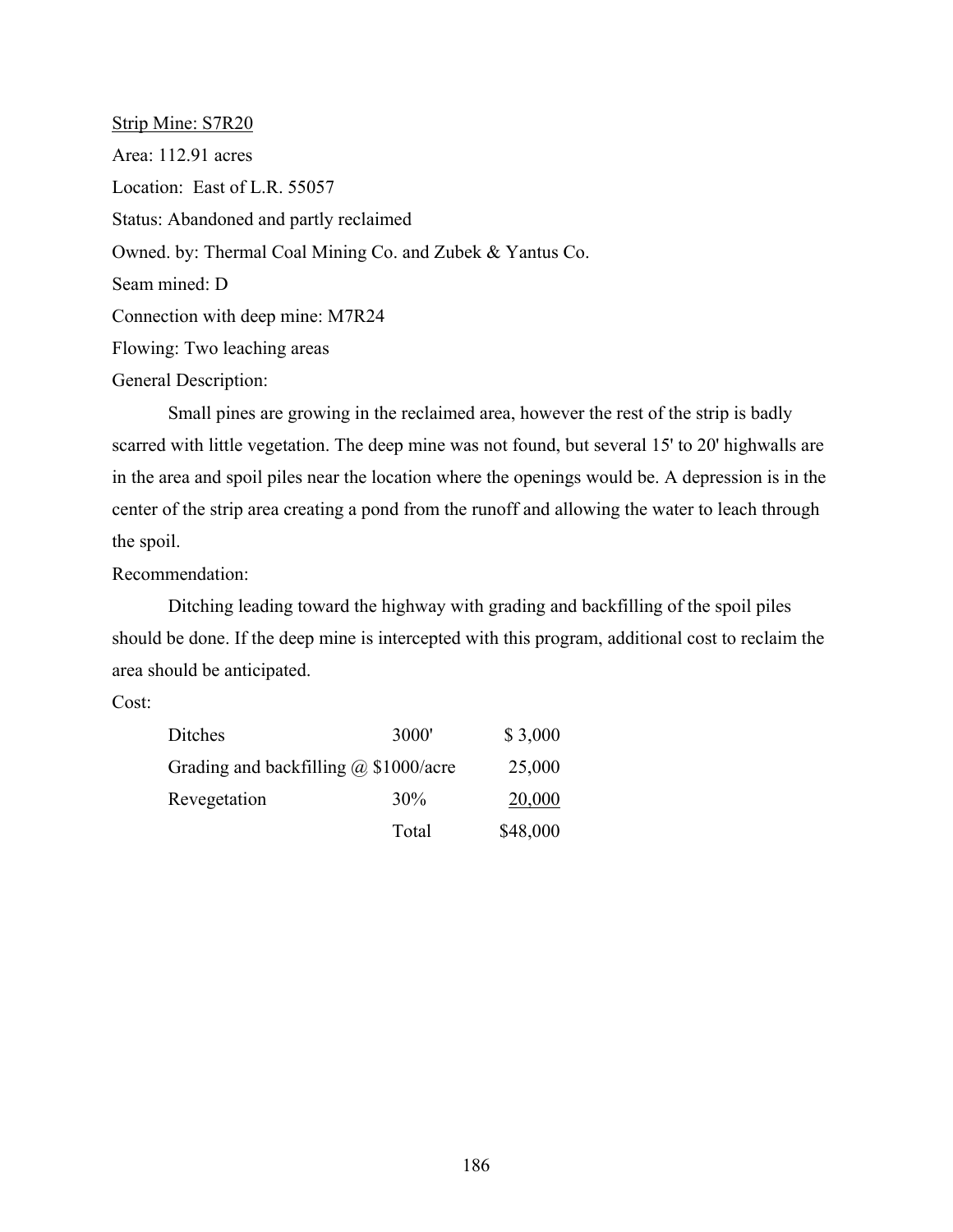Strip Mine: S7R26 Area: 47.74 acres Location: West of L.R. 55057 with a small portion intersected by T. R. 529 Status: Abandoned Owned by: Thermal Coal Mining Co. Seam mined: D Connection with deep mine: None Flowing: Five leaching areas General Description: Depressions, leaching and erosion occur here with spoil area sloping toward the 20 feet in height highwall. Some grasses and trees are in the area.

Recommendation:

Backfilling and grading over 30% of the area plus a diversion ditch system is necessary

leading to the tributary.

| Cost: Ditches                               | 3,500' | \$3,500  |
|---------------------------------------------|--------|----------|
| Backfilling & grading $\omega$ \$1,000/acre |        | 17,000   |
| Revegetation                                |        | 8,500    |
|                                             | Total  | \$28,000 |

Strip Mine: S7R28

Area: 25.70 acres

Location: West of T. R. T 650

Status: Abandoned

Owned by: Thermal Coal Mining Company

Seam mined: D

Connection with deep mines: M7R29, M7R30, M7R31, M7R45

Flowing: Two leaching areas

General Description:

Erosion and leaching is off the 30' highwalls draining onto S9R7. The remainder of the area has been reclaimed.

Recommendation:

The water from this strip mine is of such quality that it creates no pollution threat.

Therefore there is no recommendation at this time.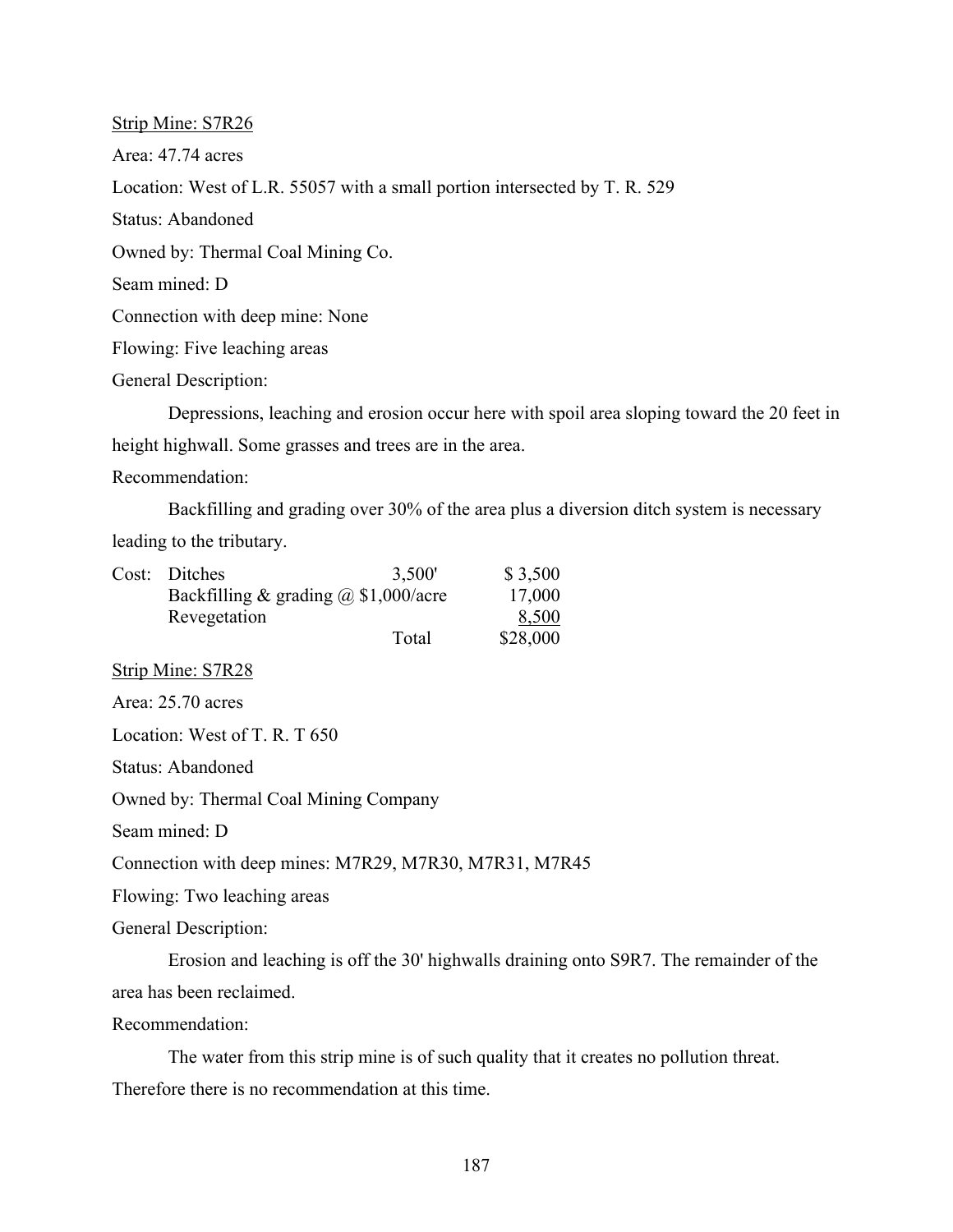Strip Mine S7R32 Area: 29.38 acres Location: East of T. R. T 650

Status: Partly reclaimed Owned by: Thermal Coal Mining Co. Seam mined: D Connection with deep mines: M7R27 and M7R23 Flowing: Twelve leaching areas

General Description:

Erosion over the terrace and leaching along the highwall, plus depressions and swamps in the area, require improvements.

## Recommendation:

The water from this strip mine is of such a quality that it creates no pollution threat. Therefore there is no recommendation at this time.

Strip Mine: S7R40

Area: 36.72 acres

Location : North of T. R. T 529 and East of T 694

Status: Reclaimed

Owned by: Thermal Coal Mining Co. and Svonavec Coal Co.

Seam mined: D

Connection with deep mine: None

Flowing: Three leaching areas

General Description:

The northern section of this area is swampy and eroded. The remainder is in a good vegetated condition.

Recommendation:

The water from this strip mine is of such a quality that it creates no pollution threat. Therefore there is no recommendation at this time.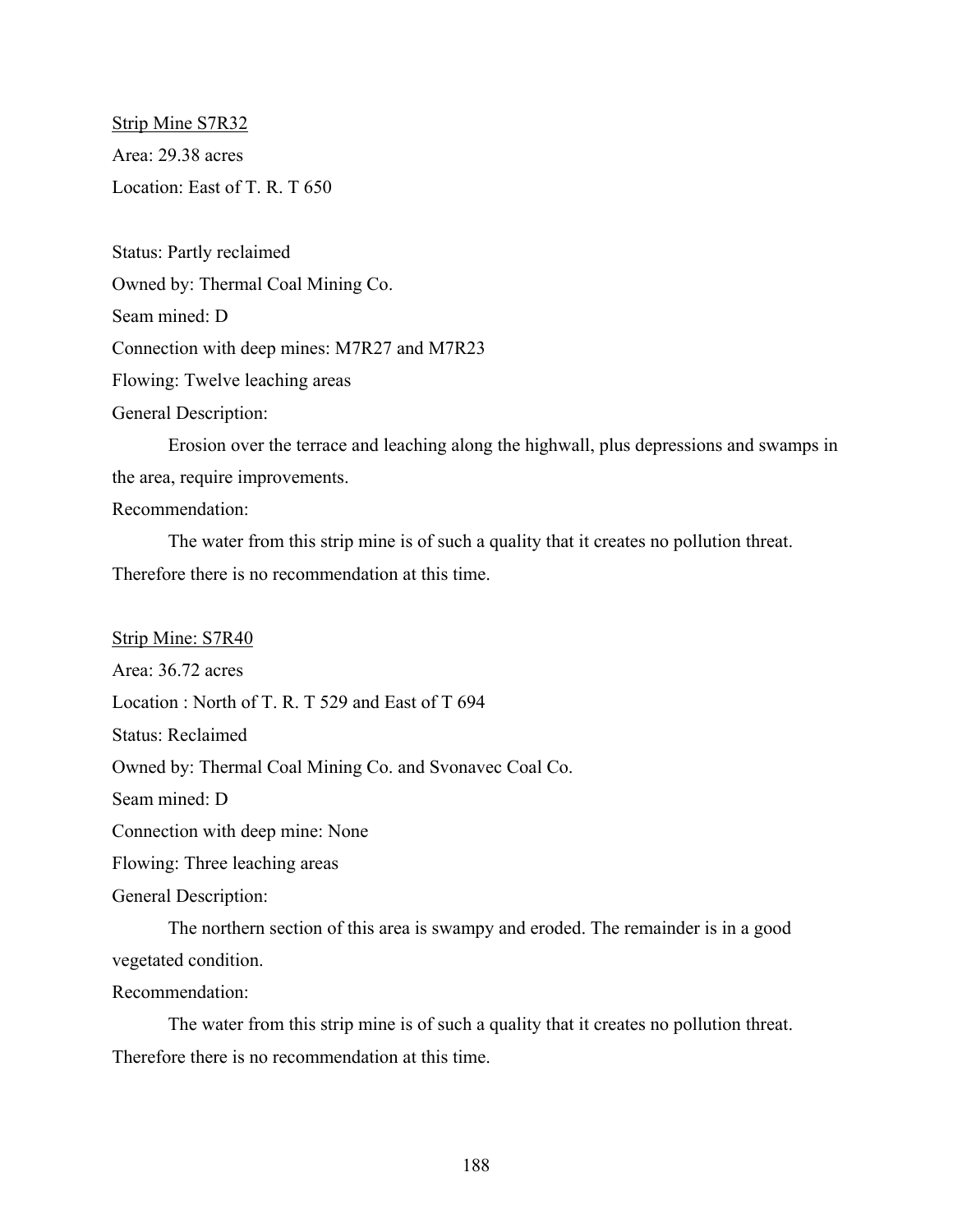### **Recommendations**

Table 47 gives the recommendations for the polluting deep and strip mines along with the cost associated with each recommendation.

An estimated effectiveness of 60% reduction of the pollution load is assigned for each recommendation.

Table 48 lists the sources abated, the amount of benefication and the costs associated with each plan.

The distance from station SC7R1 to the next polluting tributary downstream, SC5R1, is 2.67 miles. This is the minimum distance on Stony Creek that would benefit from Schrock Run becoming a clean stream.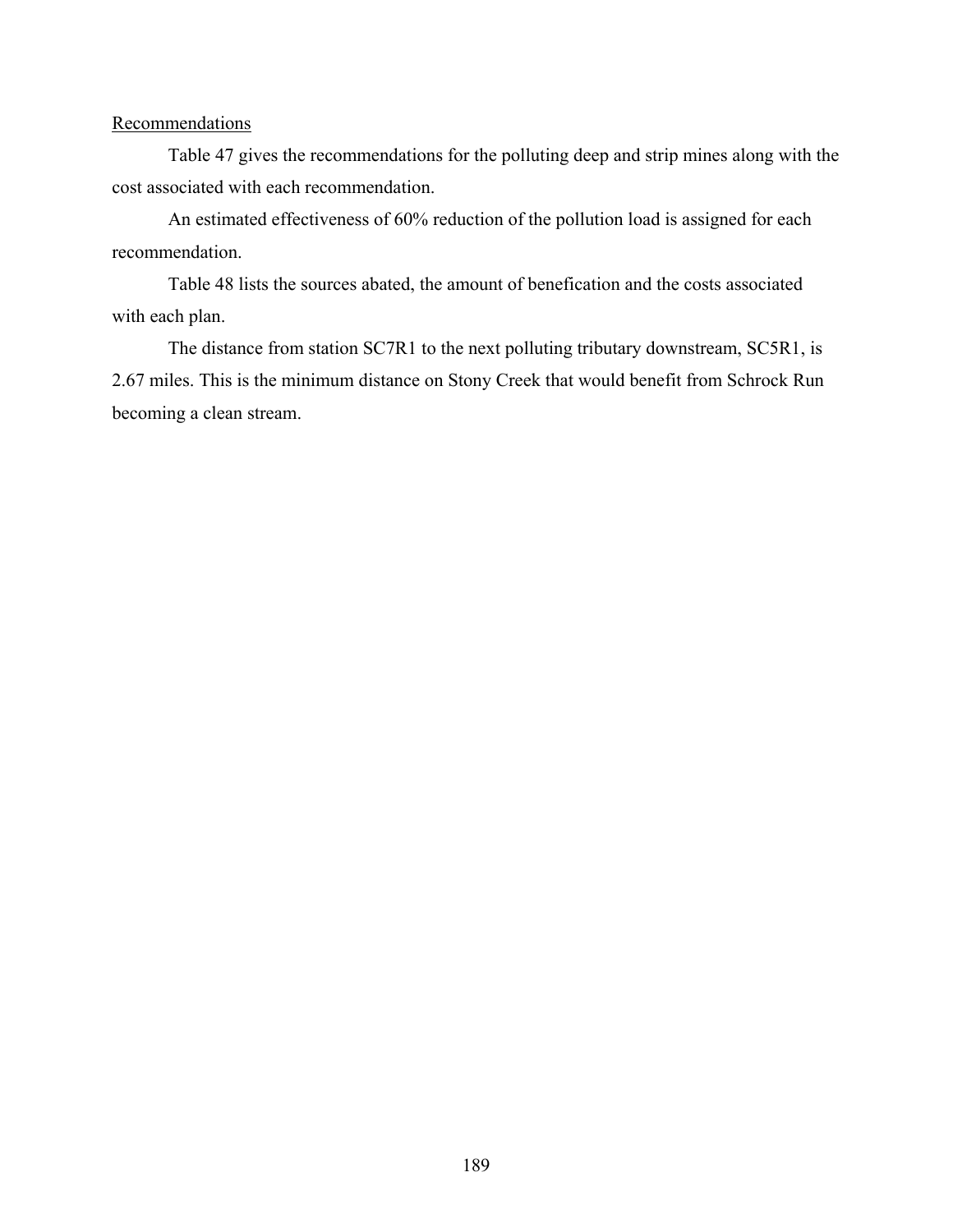# Recommended Abatement Procedures - Cost Benefication

# Sub-watershed 7R

|                    | Recommended<br>Abatement |                           | Total Costs      |                                                     | $Cost$ \$/Pound<br>Acid Removal |                           | Total<br>Acid         | Total<br>Iron         | Percent               |               |
|--------------------|--------------------------|---------------------------|------------------|-----------------------------------------------------|---------------------------------|---------------------------|-----------------------|-----------------------|-----------------------|---------------|
| ա<br>ը<br>* Number | Known<br>Sources         | Poten-<br>tial<br>Sources | Known<br>Sources | Poten-<br>tial<br>Sources                           | Known<br>Sources                | Poten-<br>tial<br>Sources | Abate-<br>ment<br>ppd | Abate-<br>ment<br>ppd | of Total<br>Acid Iron | Sub-watershed |
| 1 S7R9             | 123.93<br>Acres          |                           |                  | 5 Seals \$16,000 \$141,000 \$100,29 \$883.79 159.54 |                                 |                           |                       | 33.93                 | 48.71                 | 22.71         |
| 2 M7R7             | 3 Seals                  |                           | 75,000           | 75,000                                              | 113.00                          | 113.00                    |                       | 663.00 168.49         |                       | 202.42 112.78 |
| 3 S7R11            | 44.06<br>Acres           |                           | 9,000            | 9,000                                               |                                 | 114.24 114.24             | 78.78                 | 16.41                 | 24.05                 | 10.98         |
| 4 M7R6             | 2 Seals                  | $\overline{\phantom{a}}$  | 50,000           | 50,000                                              | 5,155                           | 5,155                     | 9.70                  | •62                   | 2.96                  | $-41$         |
| 5 S7R26            | 47.74<br>Acres           | $\overline{\phantom{a}}$  | 28,000           | 28,000                                              | 19,178                          | 19,178                    | 1.46                  | 1.26                  | .46                   | .84           |
| 6 S7R20            | 112.91<br>Acres          | 1 Seal                    | 48,000           | 73,000                                              | 48,000                          | 73,000                    | 1.00                  | .13                   | .30                   | .09           |
| 7 M7R24            | 1 Seal                   |                           | 25,000           | 25,000                                              | 51,020                          | 51,020                    | .49                   | .04                   | $-15$                 | .03           |
|                    |                          |                           |                  |                                                     |                                 |                           |                       |                       |                       |               |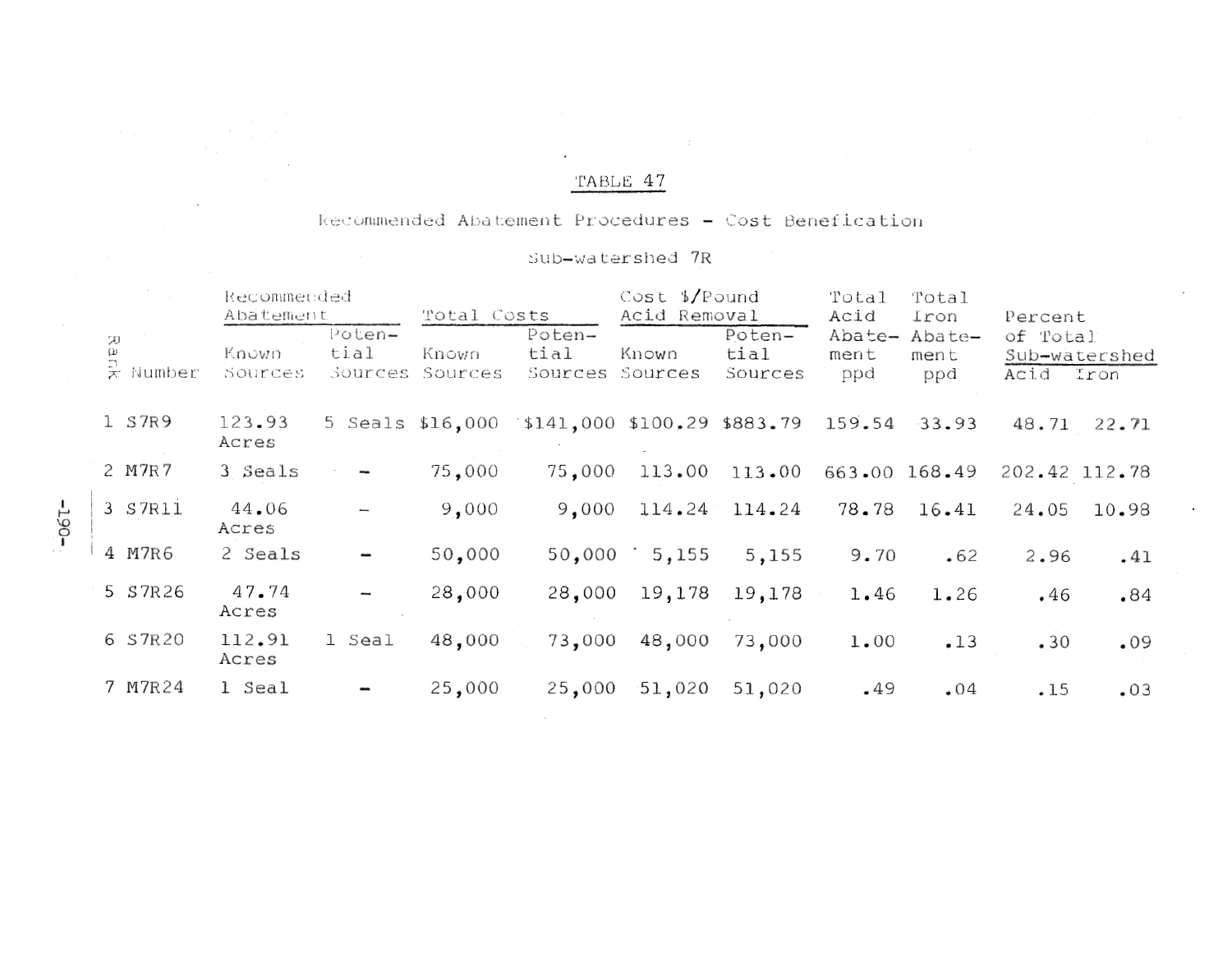#### Benefication - Recommended Plans Sub-watershed 7R

|      |          | Acid   |                                  | Iron   |                                  | rotal<br>Construction<br>Costs |                      |
|------|----------|--------|----------------------------------|--------|----------------------------------|--------------------------------|----------------------|
| Plan | Abated   | ppd    | % of Total<br>Sub-water-<br>shed | ppd    | % of Total<br>Sub-water-<br>shed | Flowing<br>Sources             | Potential<br>Sources |
| А    | 1 thru 7 | 913.97 | 279%                             | 220.88 | 148%                             | \$251,000                      | \$401,000            |
| B    | 1 thru 3 | 901.32 | 275%                             | 218.83 | 146%                             | 100,000                        | 225,000              |

 $\overline{m}$  =  $\overline{m}$ 

It is recommended that Plan "B" be inititated for this sub-watershed.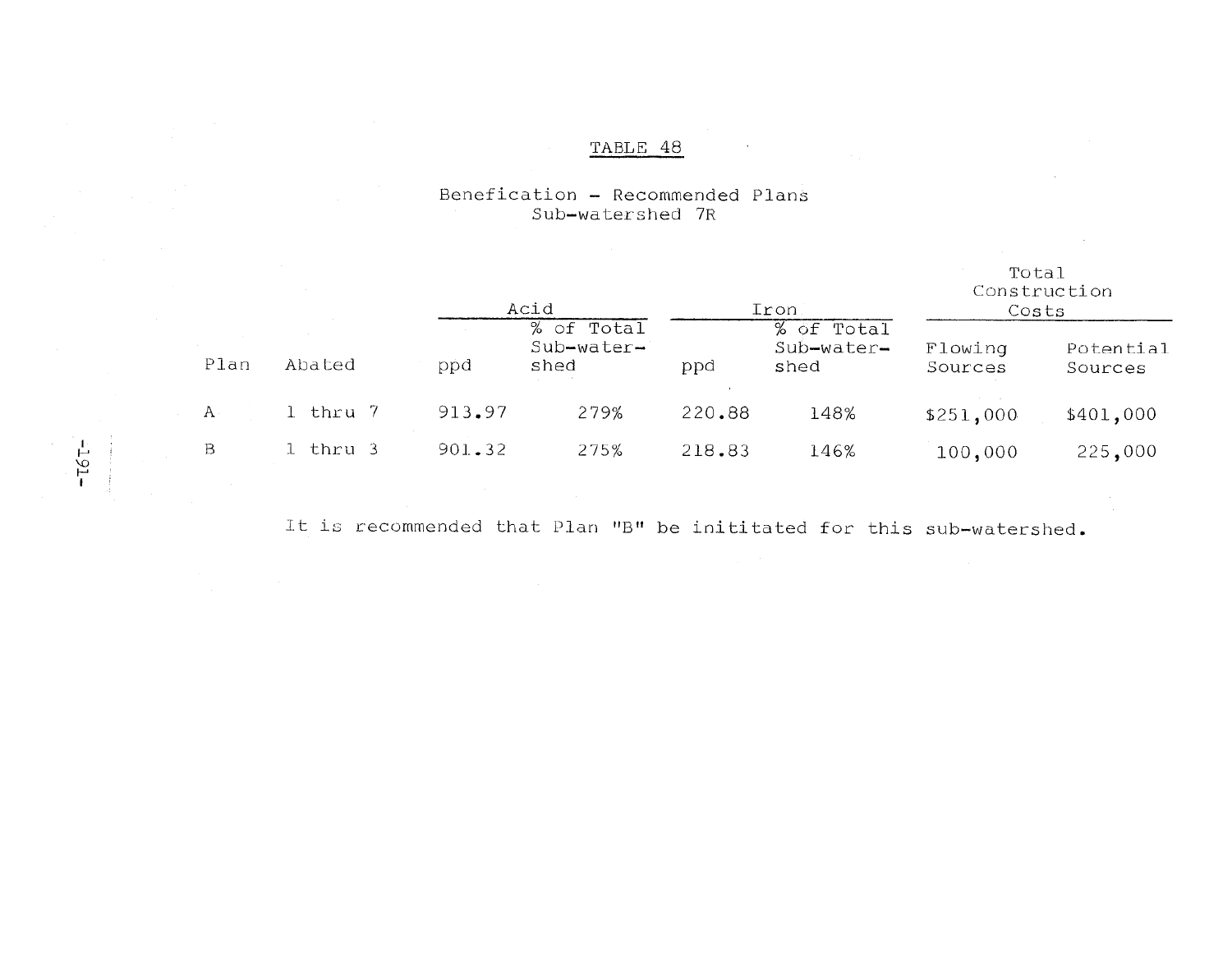SUB-WATERSHED 9L (UN-NAMED)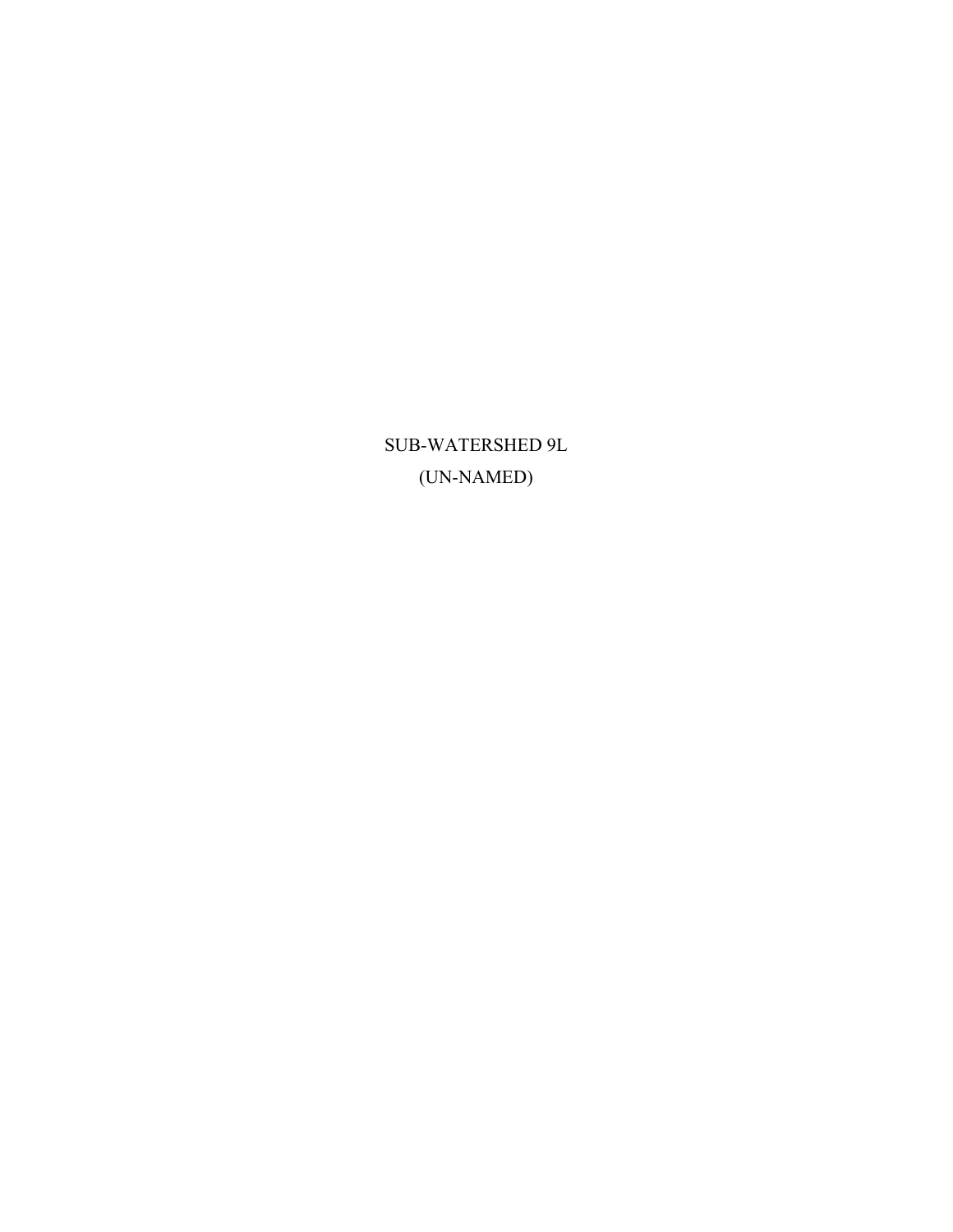#### Sub-watershed 9L (unnamed)

### General Discussion

This sub-watershed encompasses .6 square miles or 364 acres of land area which is approximately .41% of the total study area. It is drained by .4 of a mile of tributaries (.17% of the total length of all watershed tributaries) and contains 4.8 acres of lakes and ponds (1.32% of the total sub-watershed area). Commonwealth records indicate 3 strip mines and 1 deep mine in the area. Our field investigations find 1 strip mine, not flowing, and no deep mines.

The following information gives the averages of the sampling station designated as SC9L1, located at the mouth of the unnamed tributary and shown on drawing 7119-6. The percentage that this station contributes in pollution load and flow to the total pollution load and flow as measured at Monitoring Station SC1 on Stony Creek is also included.

|                  |                | Percent of             |
|------------------|----------------|------------------------|
|                  | Averages       | <b>Total Watershed</b> |
| pH               | 64             |                        |
| Net Cold Acidity | <b>2.8 PPD</b> | $.01\%$                |
| Net Hot Acidity  | 0 PPD          | $0\%$                  |
| Ferrous Iron     | 1.86 PPD       | .24%                   |
| Total Iron       | 8.86 PPD       | $.20\%$                |
| Sulfate          | 923.30 PPD     | .48%                   |
| Hardness         | 1,485 PPD      | $.72\%$                |
| Flow             | 1,432,800 GPD  | $.90\%$                |

The following plate shows the locations of all deep mine openings and strip mines where they exist within this sub-watershed as well as the locations of all sampling stations.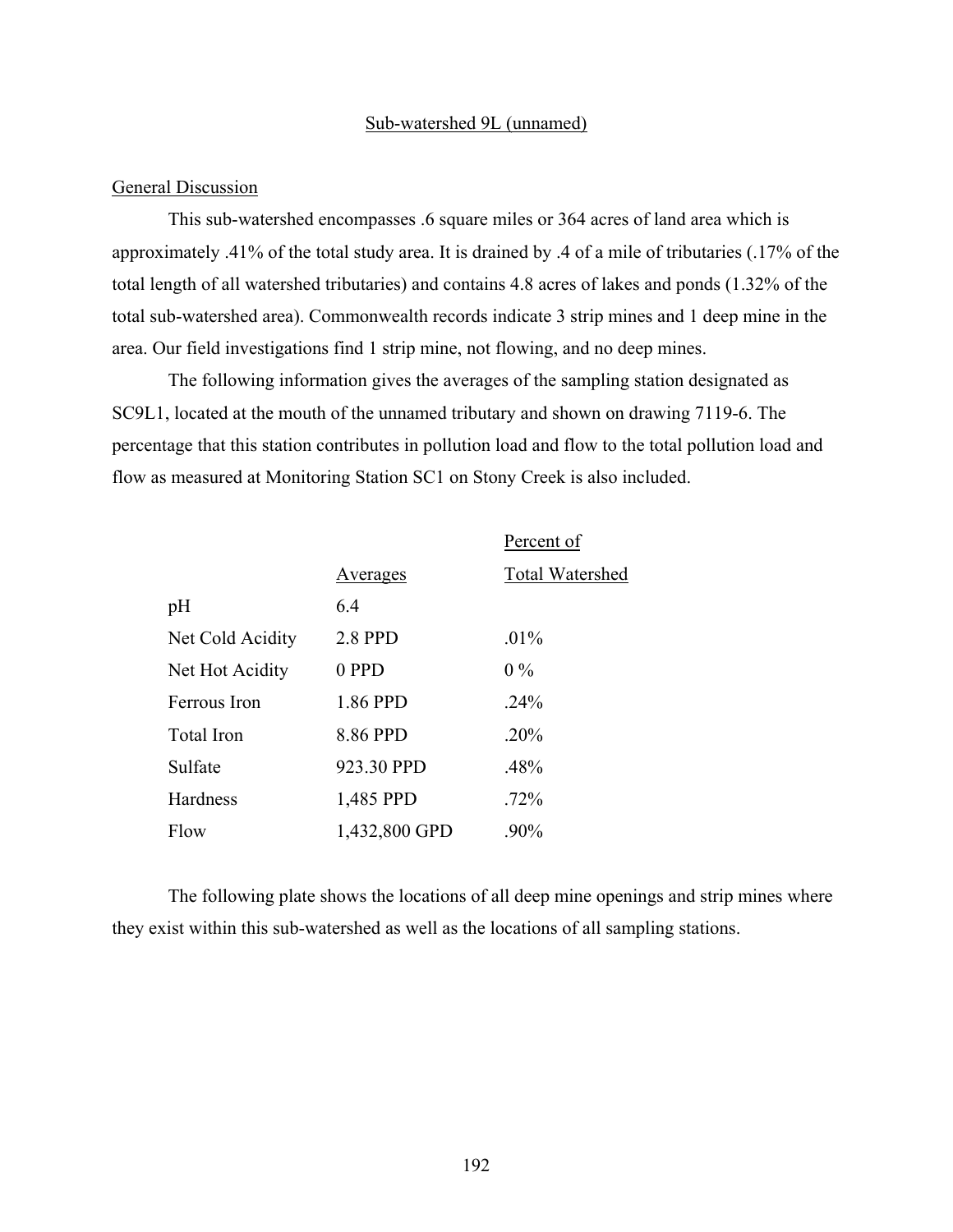